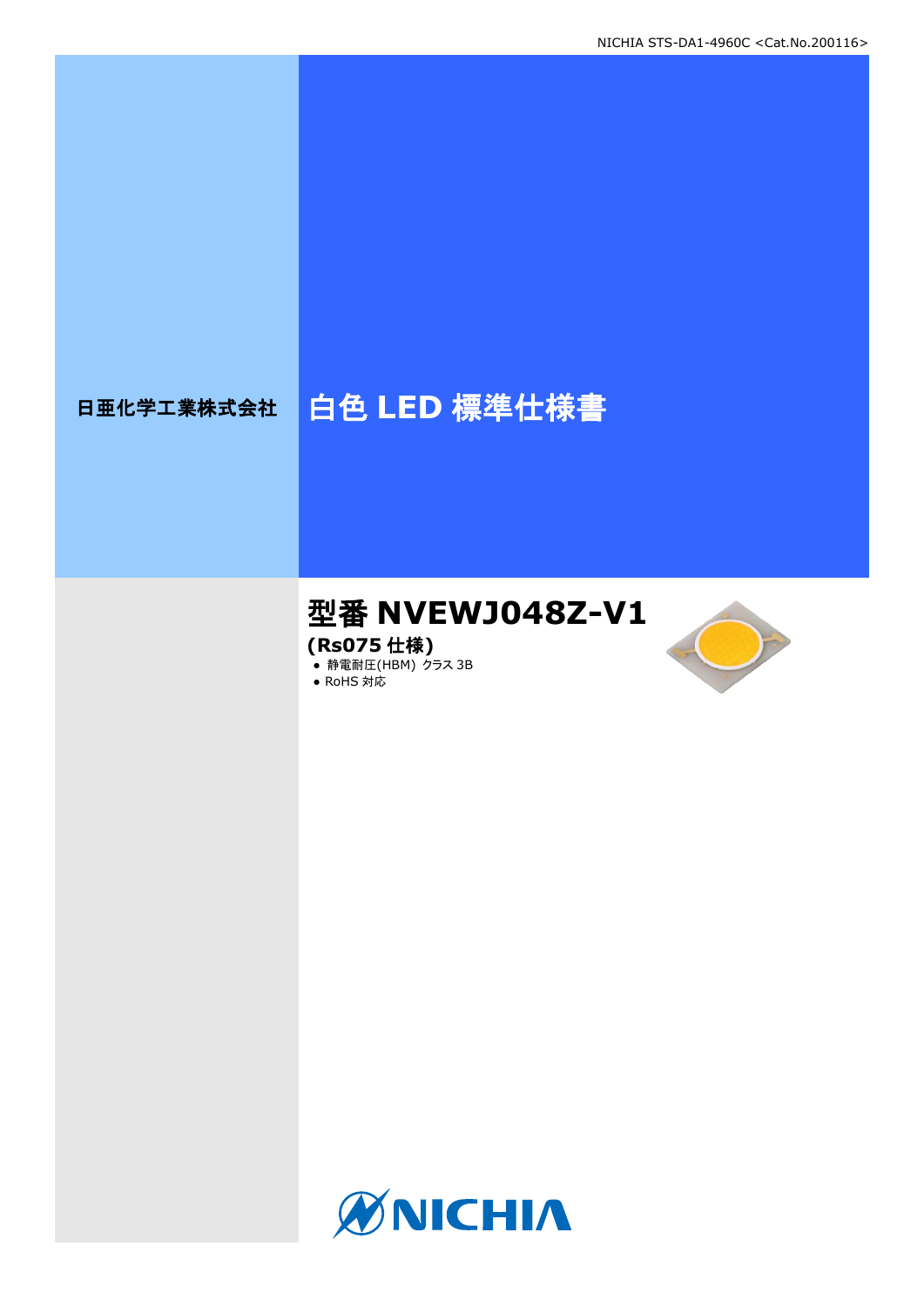### 規格

### (1) 絶対最大定格

| 項目        | 記号               | 最大定格           |    |
|-----------|------------------|----------------|----|
| 順電流       | $I_F$<br>3300    |                | mA |
| パルス順電流    | $I_{\text{FP}}$  | 4950           |    |
| 静電耐圧(HBM) | 8<br><b>VESD</b> |                | kV |
| 逆方向許容電流   | $I_{R}$          | 85             | mA |
| 許容損失      | $P_D$            | 168            | W  |
| 動作温度      | $T_{\text{opr}}$ | $-40 \sim 105$ | °C |
| 保存温度      | $T_{\rm stq}$    | $-40 \sim 100$ |    |
| ジャンクション温度 |                  | 150            | °C |

\* TJ=25°C での値です。

\* IFP条件は、パルス幅 10ms 以下、デューティー比は 10%以下です。

\* IF、IFPは、ディレーティング特性を参照してください。

\* 静電耐圧(HBM)は ANSI/ESDA/JEDEC JS-001 のクラス 3B です。

 $*$ 動作温度はケース温度(Tc)での値です。

### (2) 特性

|           | 項目   |   | 記号             | 条件                       | 標準     | 最大                       | 単位                       |
|-----------|------|---|----------------|--------------------------|--------|--------------------------|--------------------------|
| 順電圧       |      |   | $V_F$          | $I_F = 1800mA$           | 47.0   | $\overline{\phantom{a}}$ |                          |
|           | 光束   |   | $\Phi_{\rm v}$ | $I_F = 1800mA$           | 10330  | $\overline{\phantom{a}}$ | Im                       |
| 演色性       |      |   | $R_{a}$        | $I_F = 1800mA$           | 93     | $\overline{\phantom{a}}$ | $\overline{\phantom{a}}$ |
| Rs075 ランク |      | X |                | $I_F = 1800mA$           | 0.4286 | $\overline{\phantom{a}}$ |                          |
|           | 色度座標 |   | -              | $I_F = 1800mA$           | 0.3919 | $\overline{\phantom{a}}$ | -                        |
| 熱抵抗       |      |   | $R_{\theta$ JC | $\overline{\phantom{a}}$ | 0.40   | 0.44                     | °C/W                     |

\* TJ=25°C での値です。パルス駆動により測定しています。

\* 光学特性は、CIE 127:2007 に準拠した値です。

\* 色度座標は、CIE 1931 色度図に基づくものとします。

\* 熱抵抗 RθJCは、JESD51-1 に準拠した Dynamic 法により測定しています。

 $*$  熱抵抗  $R_{\rm \theta JC}$ は、ダイスから Tc 測定ポイントまでの熱抵抗を表します。

\* 熱抵抗 R<sub>9JC</sub>は放熱グリスを用いた際の熱抵抗値です。放熱シートを用いた場合、熱抵抗値は顕著に大きくなる可能性があります。

\* 熱抵抗に関する詳細は注意事項(6)熱の発生を参照ください。

**COB** の取り扱い、密着、放熱などの一連のアプリケーションノートは弊社ホームページ「**LED** テクニカルデータ」をご確認ください。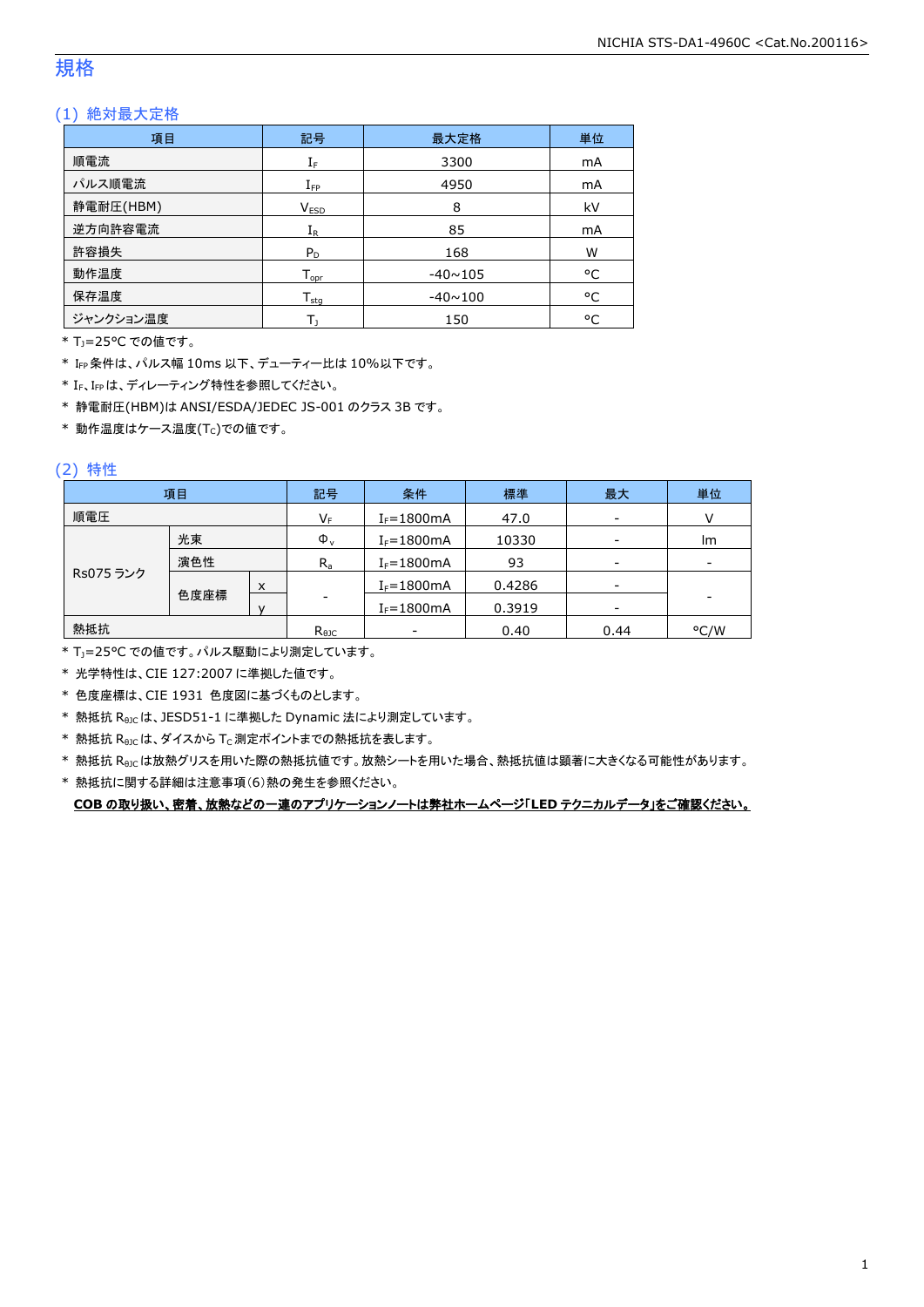## ランク分け

| 項目  | ランク                     | 条件             | 最小   | 最大    | 単位                       |
|-----|-------------------------|----------------|------|-------|--------------------------|
| 順電圧 | -                       | $I_F = 1800mA$ | 44.1 | 51.2  | V                        |
| 光束  | Q0970                   |                | 9700 | 11860 |                          |
|     | Q0938                   |                | 9380 | 11480 |                          |
|     | Q0937                   | $I_F = 1800mA$ | 9370 | 11470 | lm                       |
|     | 00929                   |                | 9290 | 11370 |                          |
| 演色性 | $R_{a}$<br><b>Rs075</b> | $I_F = 1800mA$ | 90   | -     | $\overline{\phantom{0}}$ |

### 色度範囲 $(I_f=1800$ mA)

色度座標は中央値より MacAdam 楕円 3 ステップ範囲内となります。

|            |    | ランク    | ランク    | ランク    | ランク    |
|------------|----|--------|--------|--------|--------|
|            |    | sm3031 | sm323i | sm353i | sm403i |
| 色温度値(単位:K) | CP | 3000   | 3200   | 3500   | 4000   |
|            | x  | 0.4286 | 0.4178 | 0.4033 | 0.3785 |
| 色度座標中央値    |    | 0.3919 | 0.3878 | 0.3813 | 0.3677 |

\* TJ=25°C での値です。パルス駆動により測定しています。

\* 順電圧は±0.46V の公差があります。

\* 光束は±5%の公差があります。

\* 演色性 Raは±2 の公差があります。

\* 色度は±0.003 の公差があります。

\* 1 注文単位に対して上記のランクを納入します。又、その納入比率は問わないものとします。

#### 色度,演色性-光束ランク対応表

| 色度ランク  | 演色性ランク       | 光束ランク |
|--------|--------------|-------|
| sm303j | <b>Rs075</b> | Q0929 |
| sm323i | Rs075        | Q0938 |
| sm353i | Rs075        | Q0937 |
| sm403i | Rs075        | 00970 |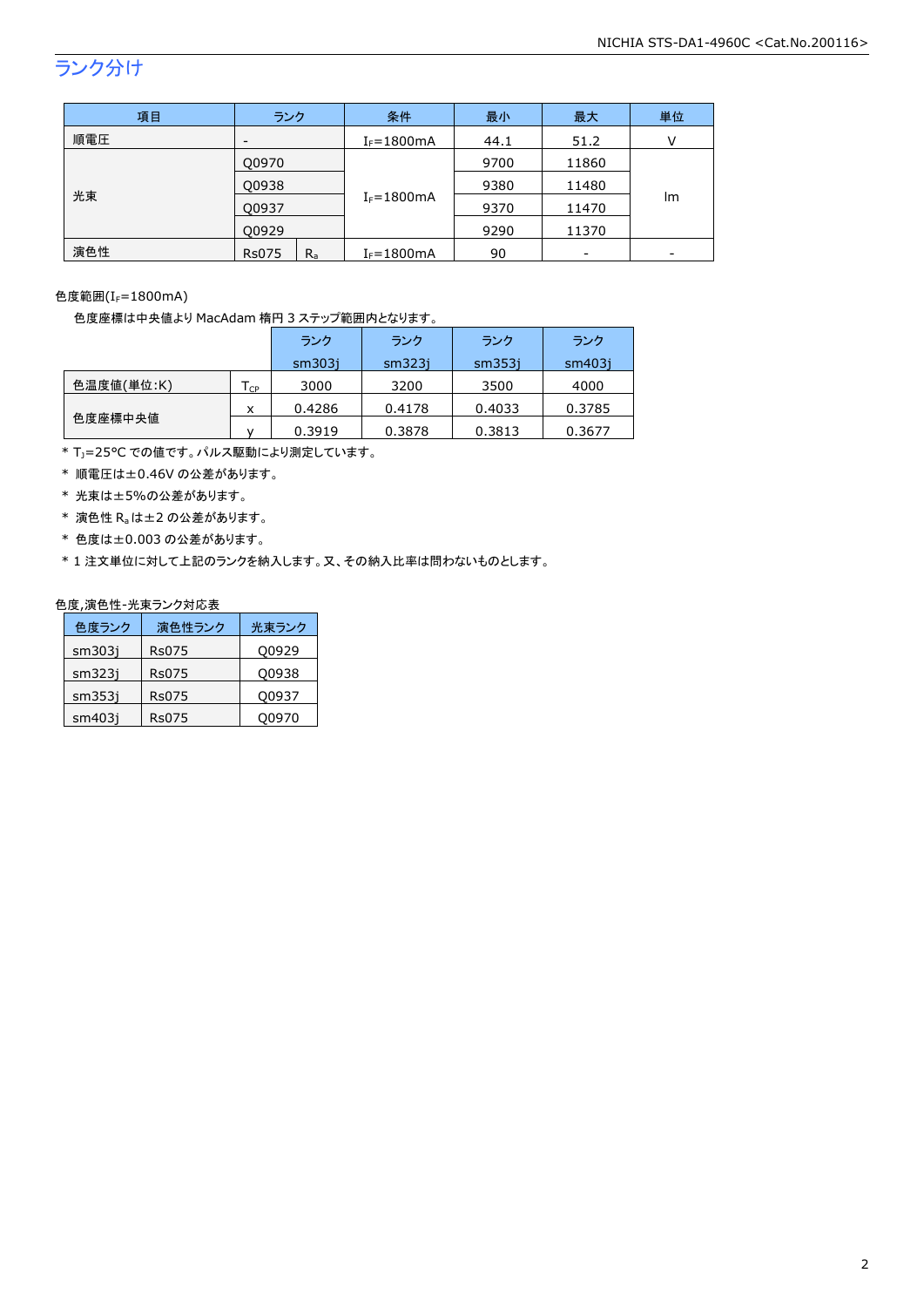色度図

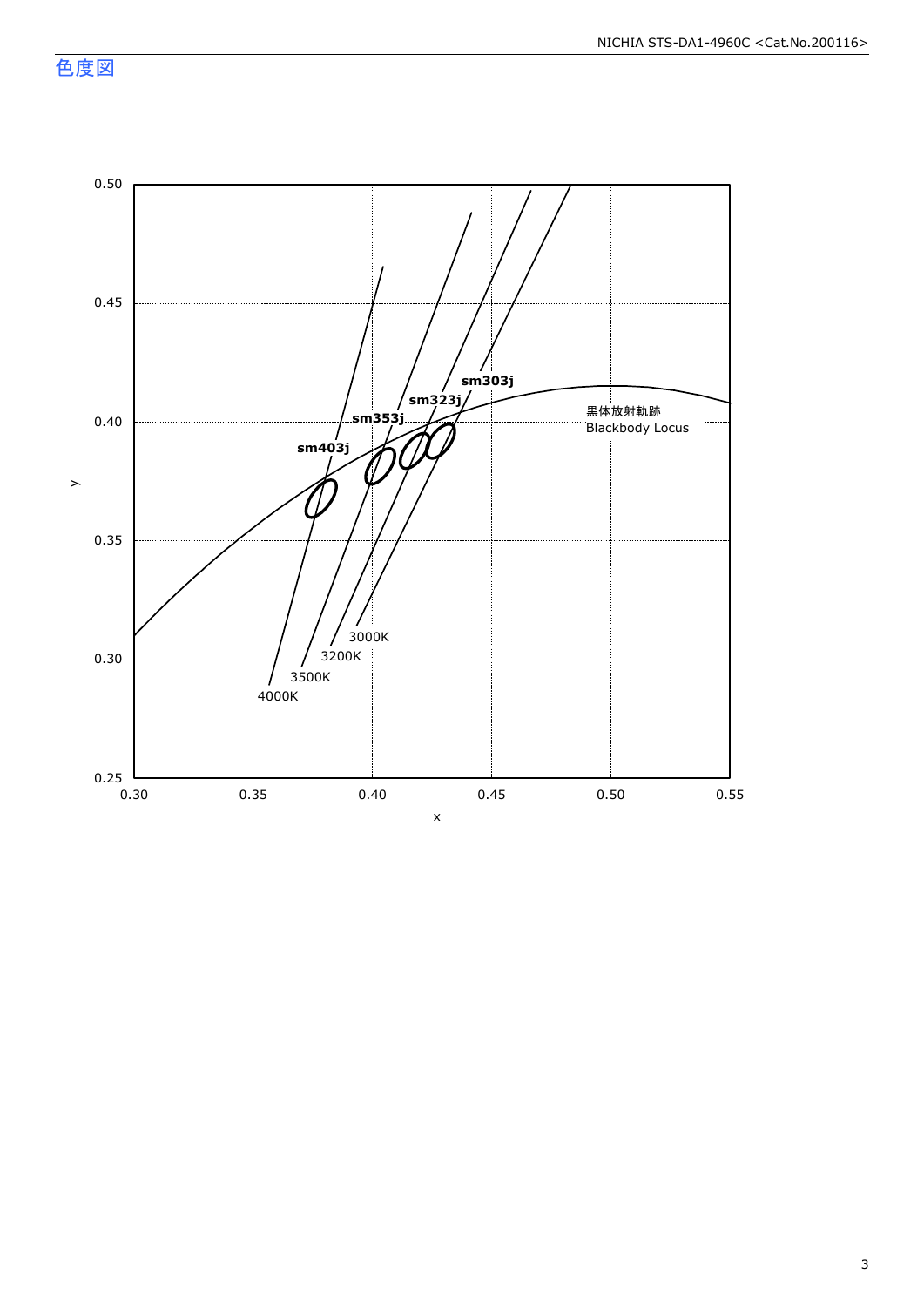### 外形寸法

(単位 Unit: mm) This product complies with RoHS Directive. \* 本製品はRoHS指令に適合しております。 (単位 Unit: mm, 公差 Tolerance: ±0.3) STS-DA7-12174A NVEWJ048Z-V1 The dimension(s) in parentheses are for reference purposes. \* 括弧で囲まれた寸法は参考値です。 No. Part No.







| 項目 Item                                                  | 内容 Description                                                           |  |
|----------------------------------------------------------|--------------------------------------------------------------------------|--|
| パッケージ材質<br>Package Materials                             | セラミックス<br>Ceramics                                                       |  |
| 封止樹脂材質<br><b>Encapsulating Resin</b><br><b>Materials</b> | シリコーン樹脂<br>(拡散剤+蛍光体入り)<br>Silicone Resin<br>(with diffuser and phosphor) |  |
| 電極材質<br><b>Electrodes Materials</b>                      | 金メッキ<br>Au-plated                                                        |  |
| 質量<br>Weight                                             | 1.8q(TYP)                                                                |  |

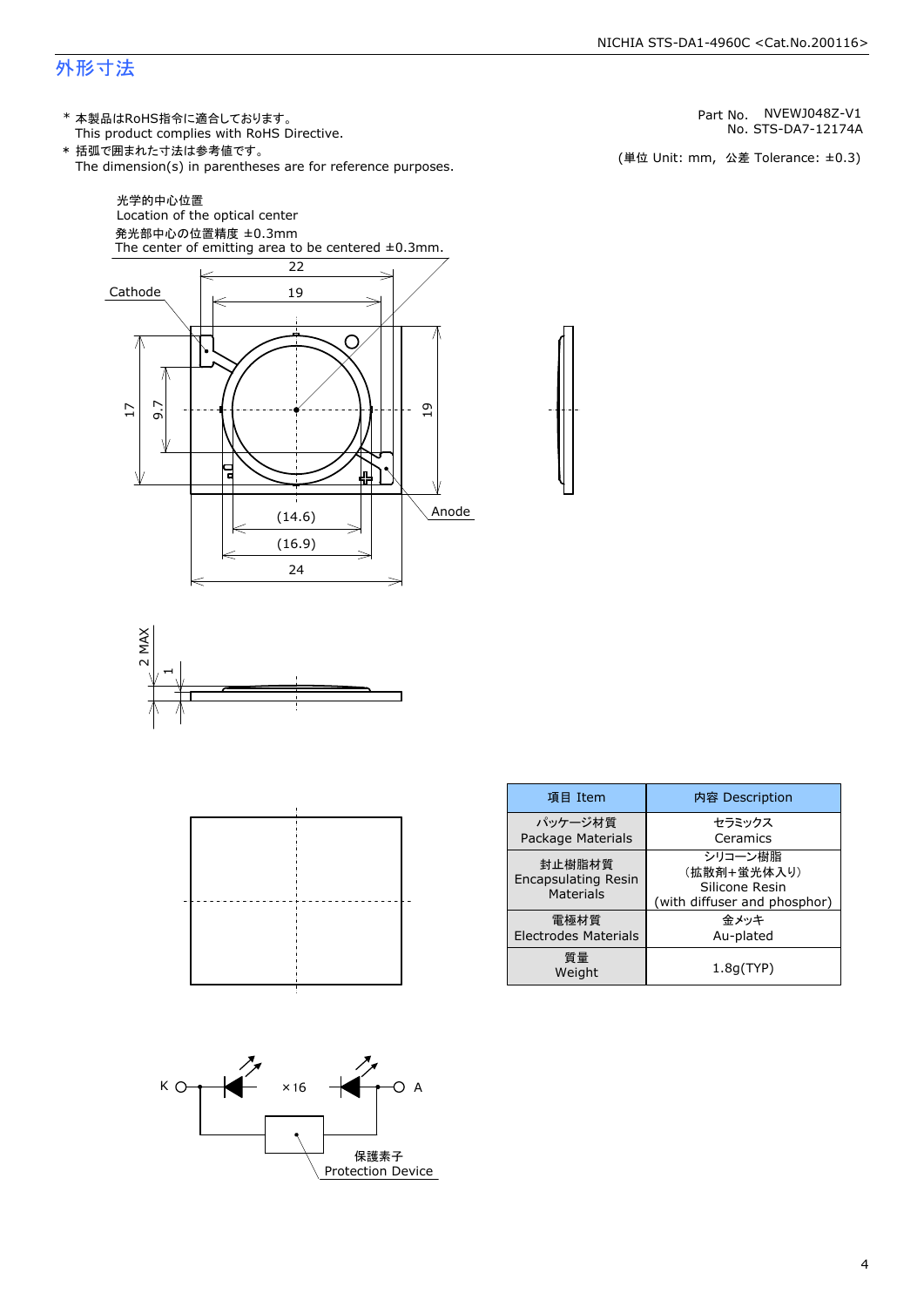### はんだ付け

### ● 手はんだ推奨条件

| →"烏庫」 | 380°C 以下 |
|-------|----------|
| .間    | 5 秒以内    |

\* 手はんだは 1 回までとして下さい。

- \* 本製品は、封止材料及び封止樹脂枠材料にシリコーン樹脂を用いているため、上面の封止部が柔らかく、力が加わると傷、欠け、剥がれ、製品の変形、 断線や信頼性に影響を及ぼす恐れがあります。封止部及び封止樹脂枠に圧力を加えないで下さい。
- \* 基本的にはんだの取り付け後の修正は行わないで下さい。やむをえず修正する場合は、事前に修正による特性の劣化のなきことを確認の上行って下さ い。
- \* はんだ付け時、加熱された状態で LED にストレスを加えないで下さい。
- \* 実装機を使用する場合は、本製品にあった吸着ノズルを選定下さい。発光面サイズより小径のノズルを使用しますと発光面を傷つけると共に LED が不灯 に至る可能性があります。
- \* フラックスを使用する場合はノンハロゲンタイプを推奨します。また LED に直接フラックスがかかるような工程設計は行わないで下さい。
- \* 端子電極にリード線をはんだ付けする際及びはんだ付け後は、リード線にテンションを加えないようにしてください。端子電極の破壊もしくは端子電極の密 着強度が低下する恐れがあります。
- \* 端子電極にリード線のはんだ付けを行う場合は、使用はんだやリード被覆線の種類によってその含有成分により、端子電極の密着強度が低下する場合 がありますので、事前に実際に使用する部材にてご確認をお願いします。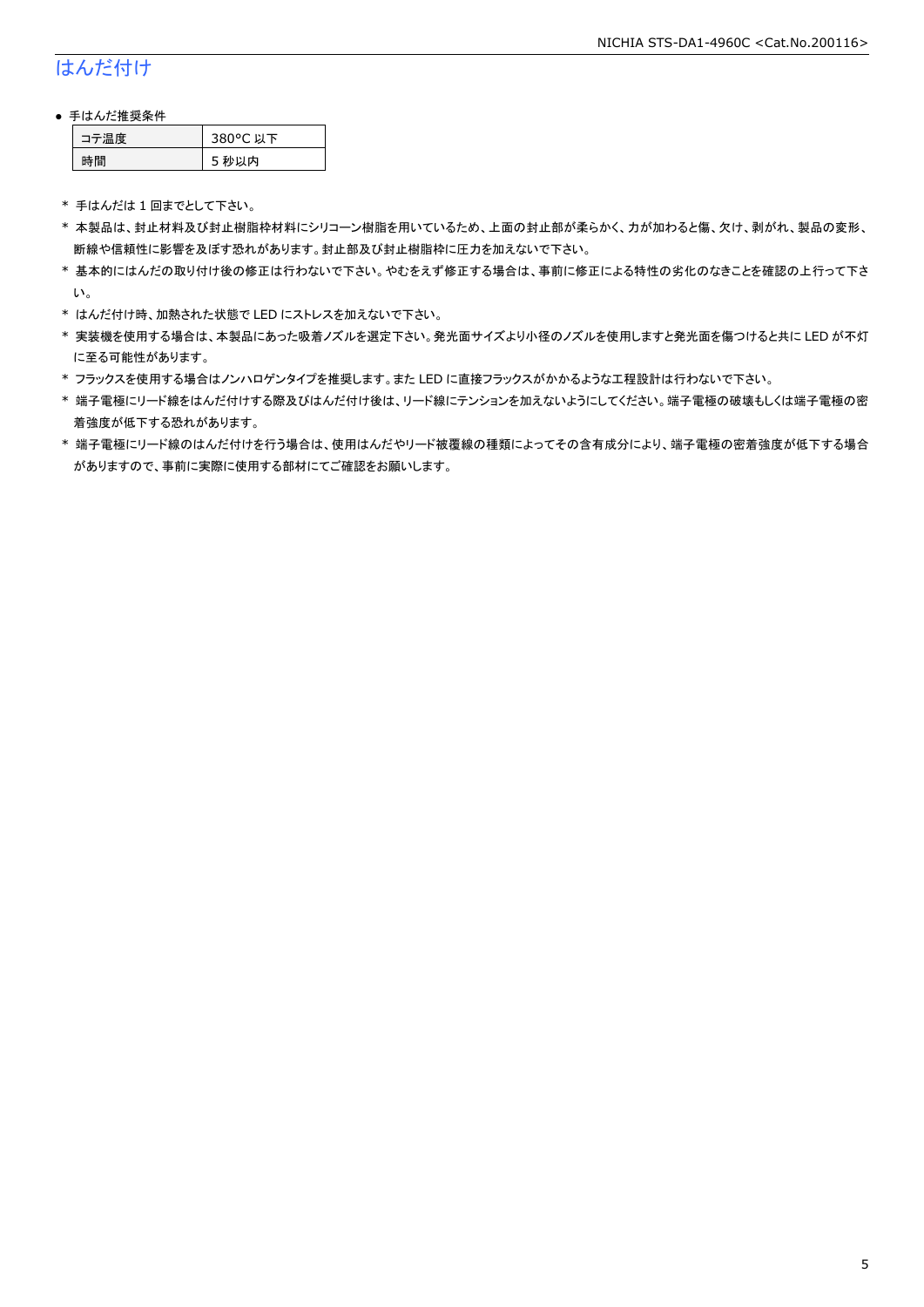### 梱包用トレイ

\* 数量は1トレイにつき 42個入りです。<br>Tray Size: 42pcs

\* 数量は1トレイにつき 42個入りです。<br>Tray Size: 42pcs<br>\* 寸法は参考です。<br>All dimensions shown are for reference only and are not guaranteed. \* づ法は参考です。

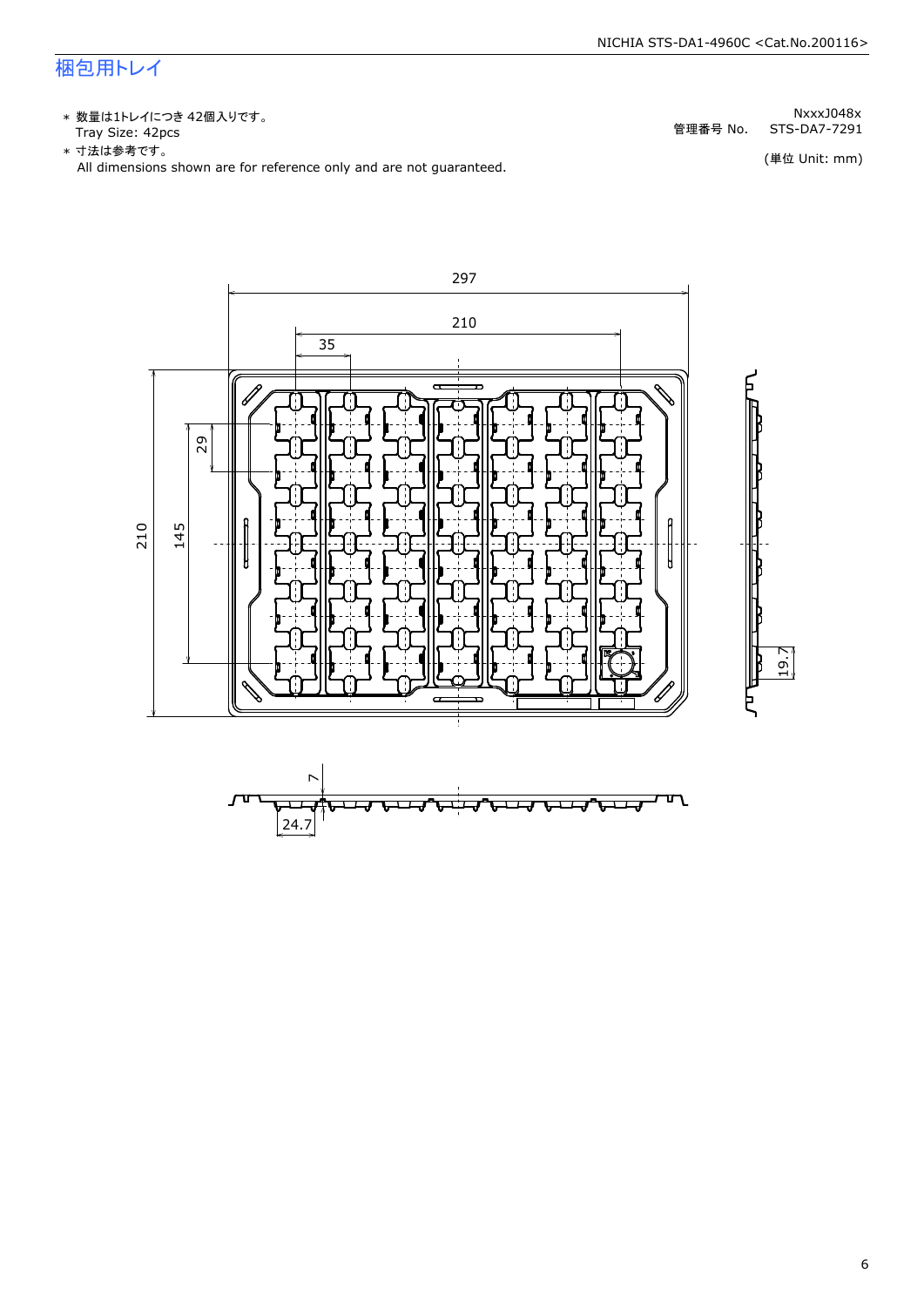Part No. Nxxxxxxx<br>No. STS-DA7-5106D

### 梱包仕様

Trays are shipped with desiccants in heat-sealed moisture-proof bags. シリカゲルとともにトレイをアルミ防湿袋に入れ、熱シールにより封をします。



Label ラベル  $\mathscr{U}$ NICHIA  $\begin{array}{lll} \text{cN}_{\text{us}} & \text{XXXX} & \text{LED} \\ \text{part no.:} & \text{Nxxxxxxx} \\ \text{LOT:} & \text{YMxxxx-RRR} \\ \text{QTY.:} & & \text{PCS} \\ \hline & \text{ROHS} \end{array}$ NICHIA CORPORATION <sup>491</sup> OKA, KAMINAKA, ANAN, TOKUSHIMA, JAPAN LOT: QTY.: YMxxxx-RRR PCS PART NO.:

Moisture-proof bags are packed in cardboard boxes with corrugated partitions. アルミ防湿袋を並べて入れ、ダンボールで仕切ります。





- \* \*\*\*\*\*\*\* is the customer part number.<br>If not provided, it will not be indicated on the label.<br>客先型名が設定されていない場合は空白です。
- For details, see "LOT NUMBERING CODE"<br>in this document.<br>ロット表記方法についてはロット番号の項を<br>参照して下さい。
- \* Products shipped on trays are packed in a moisture-proof bag.<br>They are shipped in cardboard boxes to protect them from external forces during transportation.<br>本製品はトレイに入れたのち、輸送の衝撃から保護するためダンボールで梱包します。<br>\* Do not drop or exp 本製品はトレイに入れたのち、輸送の衝撃から保護するためダンボールで梱包します。
- Do not drop or expose the box to external forces as it may damage the products. \*
- 取り扱いに際して、落下させたり、強い衝撃を与えたりしますと、製品を損傷させる原因になりますので注意して下さい。 Do not expose to water. The box is not water-resistant. \*
- ダンボールには防水加工がされておりませんので、梱包箱が水に濡れないよう注意して下さい。 \*
- 輸送、運搬に際して弊社よりの梱包状態あるいは同等の梱包を行って下さい。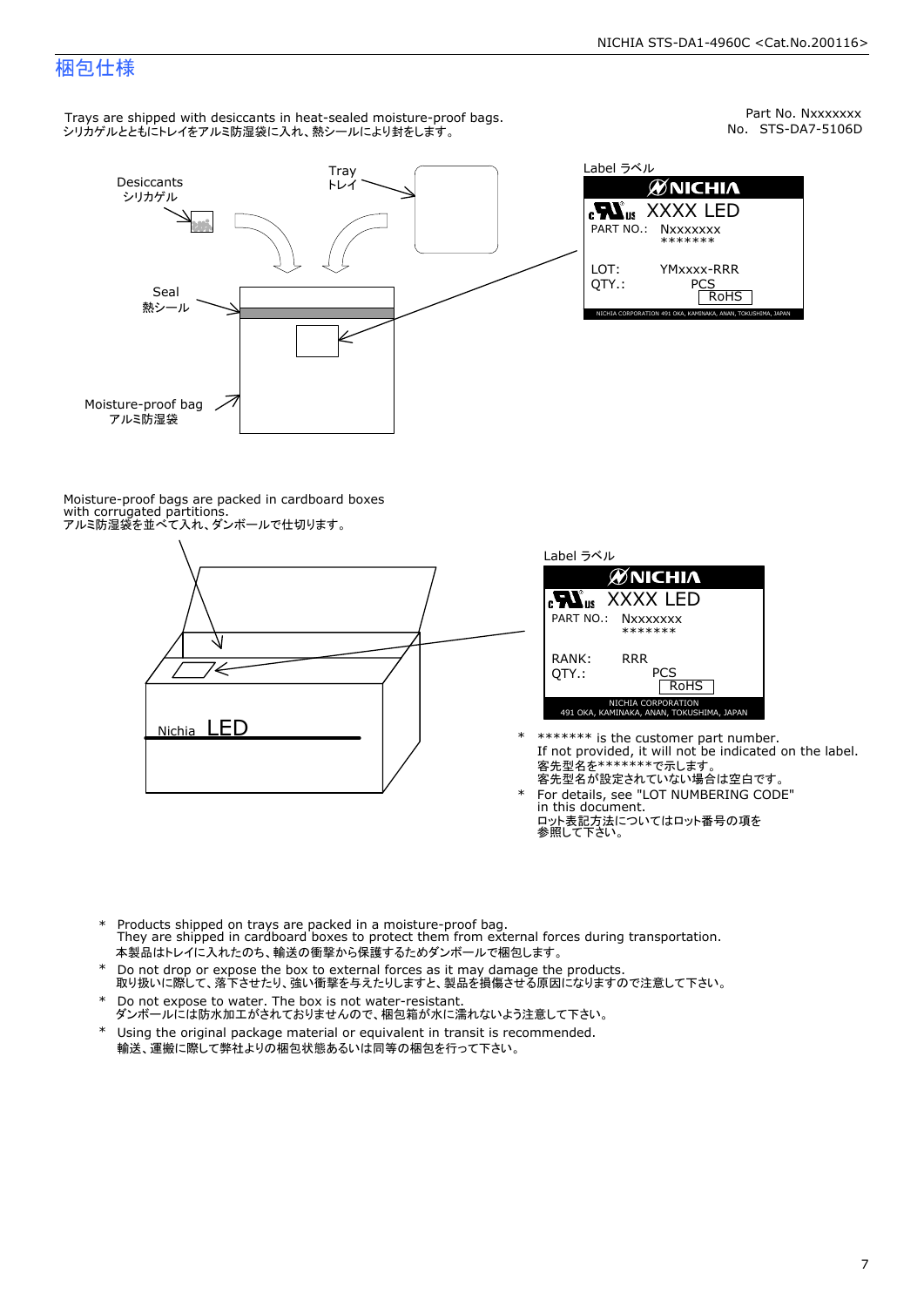### ロット番号

ロット番号は以下のように英数字で表記します。

- YMxxxx RRR
- Y 製造年

| 年    |   |  |  |  |
|------|---|--|--|--|
| 2019 |   |  |  |  |
| 2020 | Κ |  |  |  |
| 2021 |   |  |  |  |
| 2022 | м |  |  |  |
| 2023 | Ν |  |  |  |
| 2024 |   |  |  |  |

#### M - 製造月

| 月 | м | 月  | М |
|---|---|----|---|
|   |   |    |   |
|   |   | 8  | 8 |
|   |   | 9  | q |
|   |   | 10 | A |
|   |   |    | F |
| 6 | F | 12 |   |

xxxx-当社管理番号

RRR-色度ランク、光束ランク、演色性ランク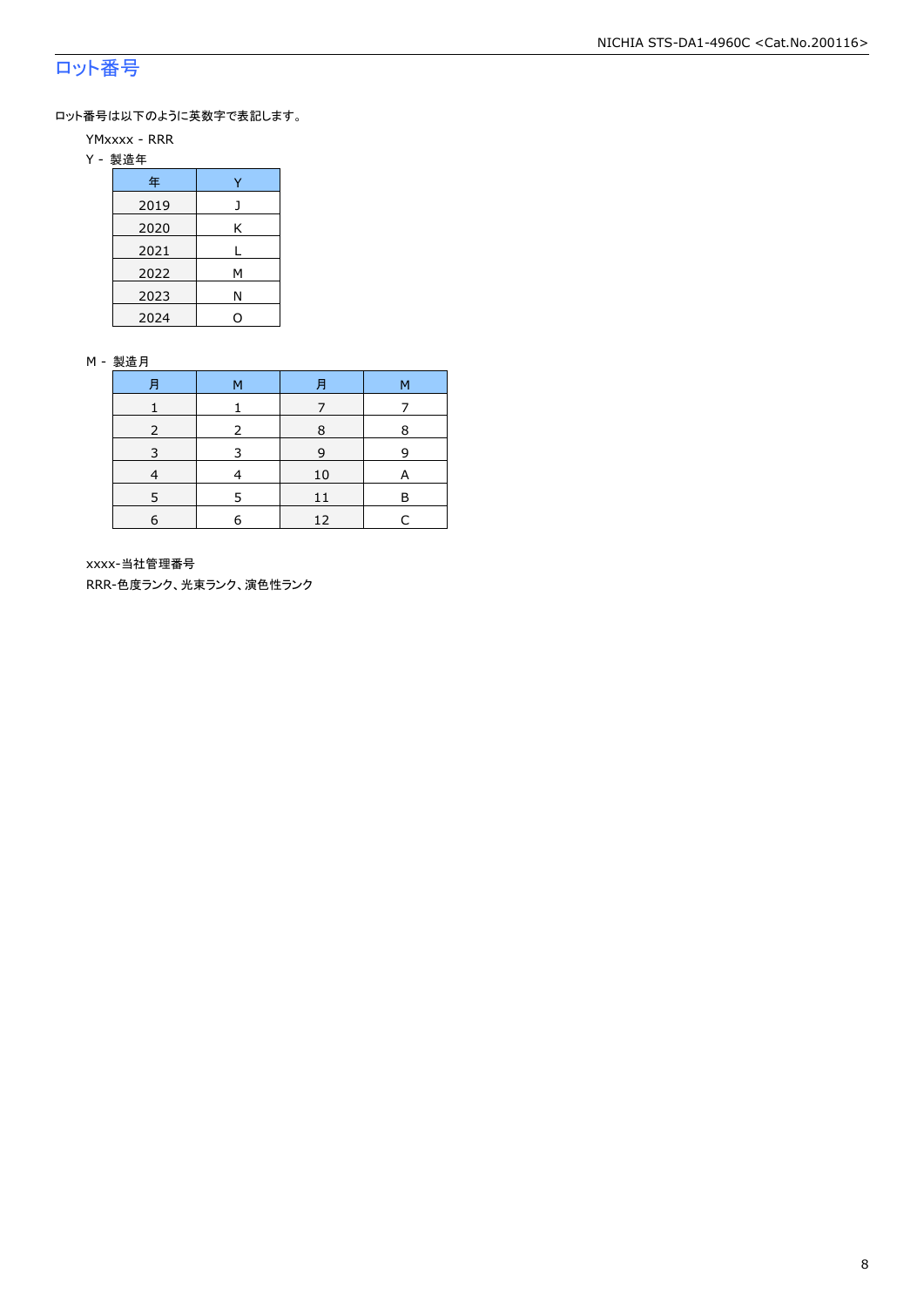### ディレーティング特性

NVEWJ048Z-V1 管理番号 No. STS-DA7-12187



9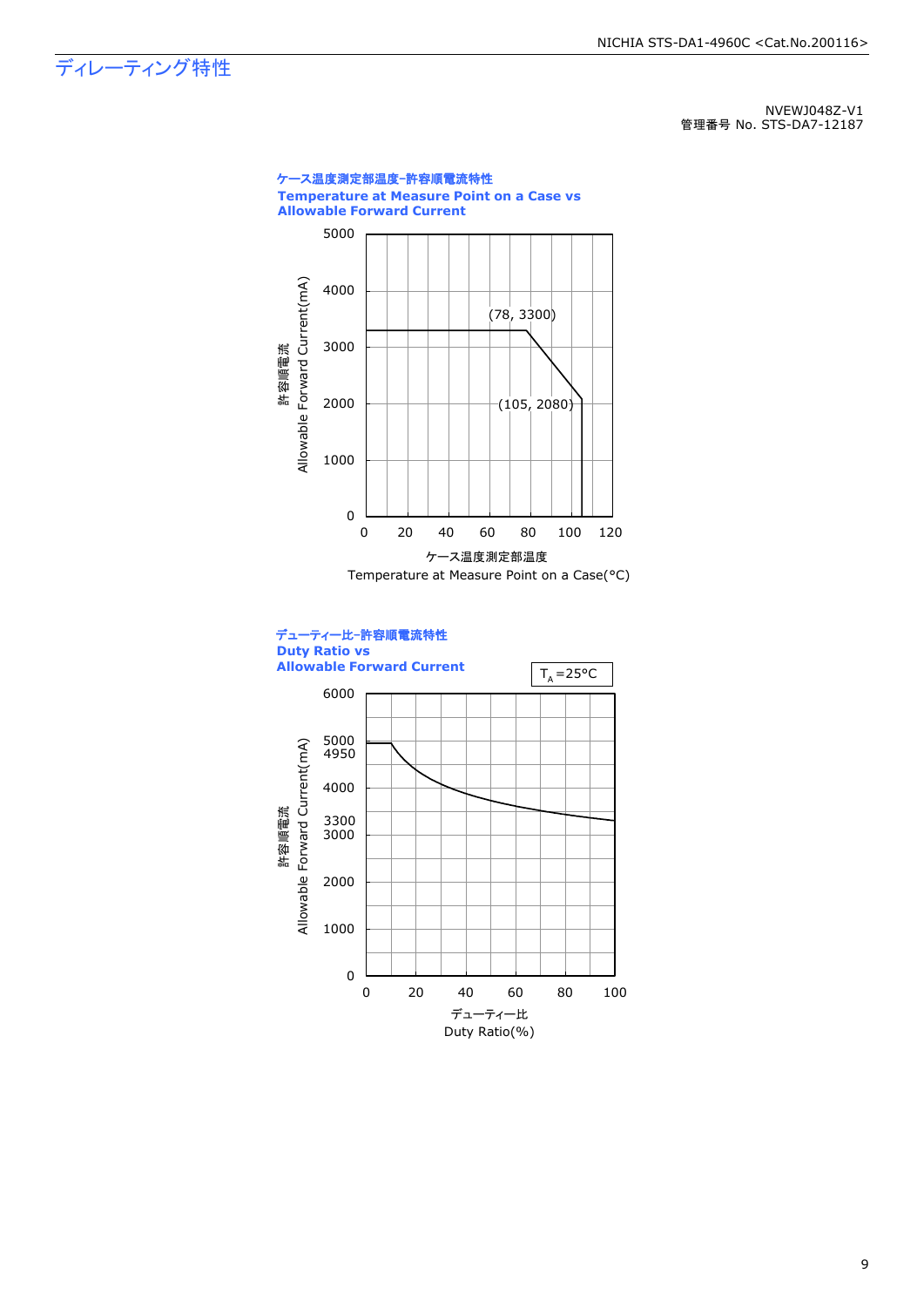### 光学特性

### \* 本特性は参考です。

All characteristics shown are for reference only and are not guaranteed.

NVEWJ048Z-V1 管理番号 No. STS-DA7-12399

 $\;* \;$  パルス駆動により測定しています。<br>The following graphs show the characteristics measured in pulse mode.



指向特性 **Directivity** 



\* 本特性は演色性ランクRs075に対応しています。 The graphs above show the characteristics for Rs075 LEDs of this product.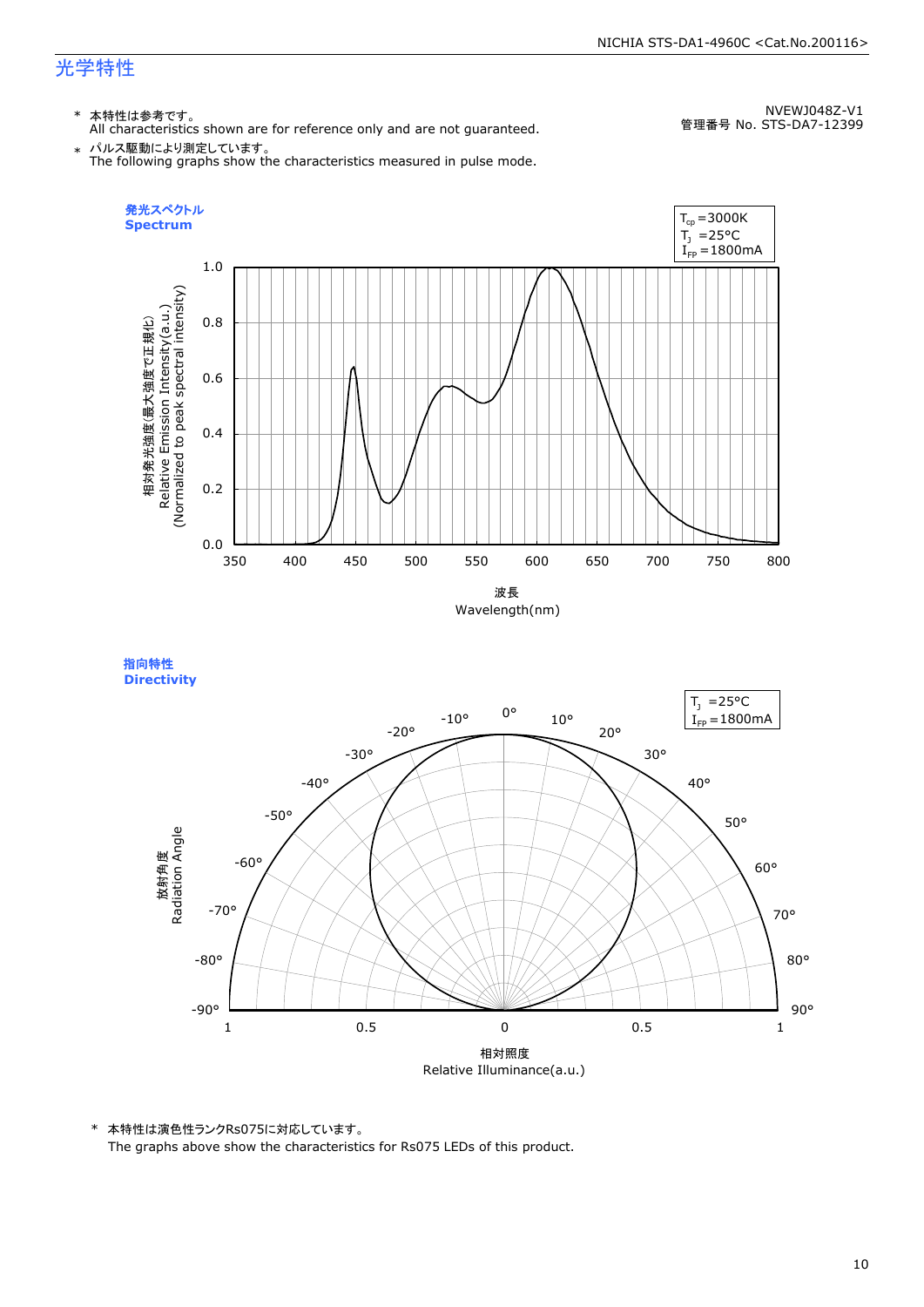### 電流温度特性

\* 本特性は参考です。

All characteristics shown are for reference only and are not guaranteed. \* パルス駆動により測定しています。

NVEWJ048Z-V1 管理番号 No. STS-DA7-12400

NICHIA STS-DA1-4960C <Cat.No.200116>

The following graphs show the characteristics measured in pulse mode.







\* 本特性は演色性ランクRs075に対応しています。 The graphs above show the characteristics for Rs075 LEDs of this product.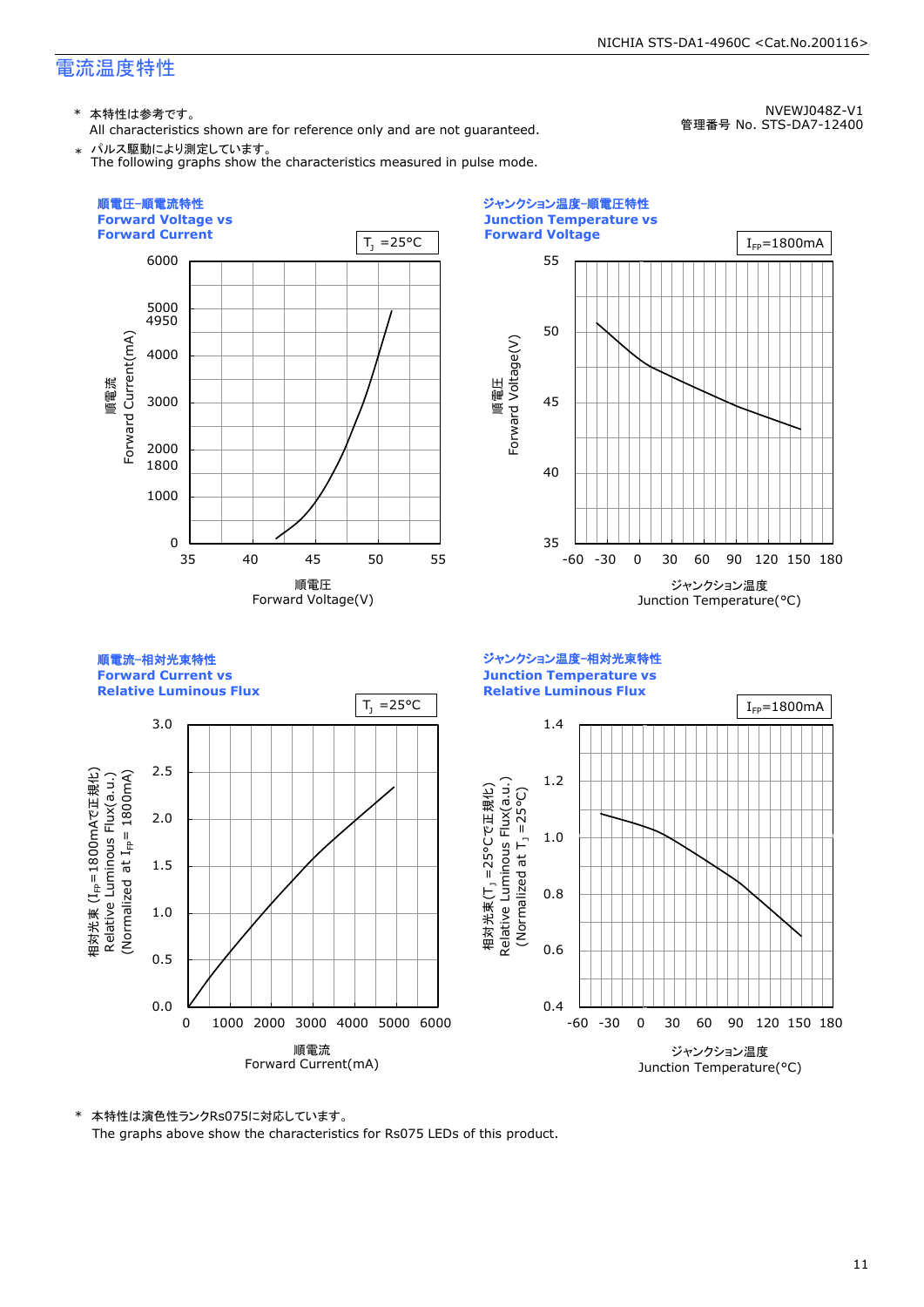### 電流温度特性

- \* All characteristics shown are for reference only and are not guaranteed. 本特性は参考です。
- \* Ine following graphs show th<br>、パルス駆動により測定しています。 The following graphs show the characteristics measured in pulse mode.

NVEWJ048Z-V1 No. STS-DA7-12401A





\* The graphs above show the characteristics for Rs075 LEDs of this product. 本特性は演色性ランクRs075に対応しています。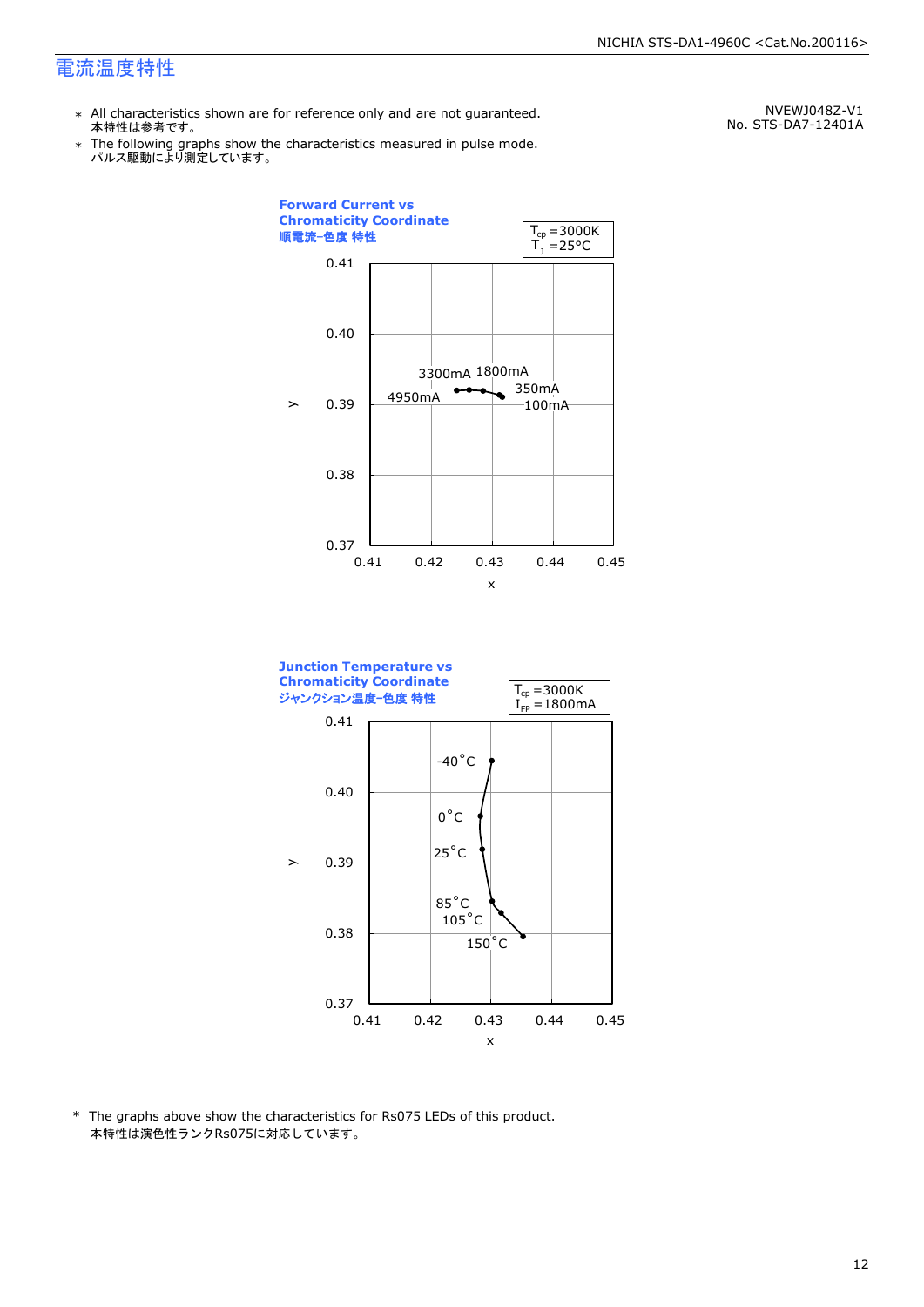### 信頼性

### (1) 試験項目と試験結果

| 試験項目    | 参照規格                            | 試験条件                                  | 試験時間     | 故障判定<br>基準 No. | 故障数/試験数 |
|---------|---------------------------------|---------------------------------------|----------|----------------|---------|
| 熱衝撃(気相) |                                 | -40°C(15 分)~100°C(15 分)               | 100 サイクル | #1             | 0/10    |
| 高温保存    | <b>JEITA ED-4701</b><br>200 201 | $T_A = 100^{\circ}C$                  | 1000 時間  | #1             | 0/10    |
| 高温高湿保存  | <b>JEITA ED-4701</b><br>100 103 | $T_A = 60^{\circ}$ C, RH = 90%        | 1000 時間  | #1             | 0/10    |
| 低温保存    | JEITA ED-4701<br>200 202        | $T_{\text{A}} = -40^{\circ}C$         | 1000 時間  | #1             | 0/10    |
| 高温連続動作  |                                 | $T_c = 78$ °C, I <sub>F</sub> =3300mA | 1000 時間  | #1             | 0/10    |
| 静電破壊    | ANSI/ESDA/<br>JEDEC JS-001      | HBM, 8kV, 1.5kΩ, 100pF, 順逆 1回         |          | #1             | 0/10    |

注記:

測定は LED が常温に戻ってから行います。

### (2) 故障判定基準

| 基準 No. | 項目              | 条件                     | 判定基準     |
|--------|-----------------|------------------------|----------|
|        | 順電圧(VF)         | I <sub>F</sub> =1800mA | ·初期値×1.1 |
| #1     | 光束 $(\Phi_{v})$ | $I_F = 1800mA$         | :初期値×0.7 |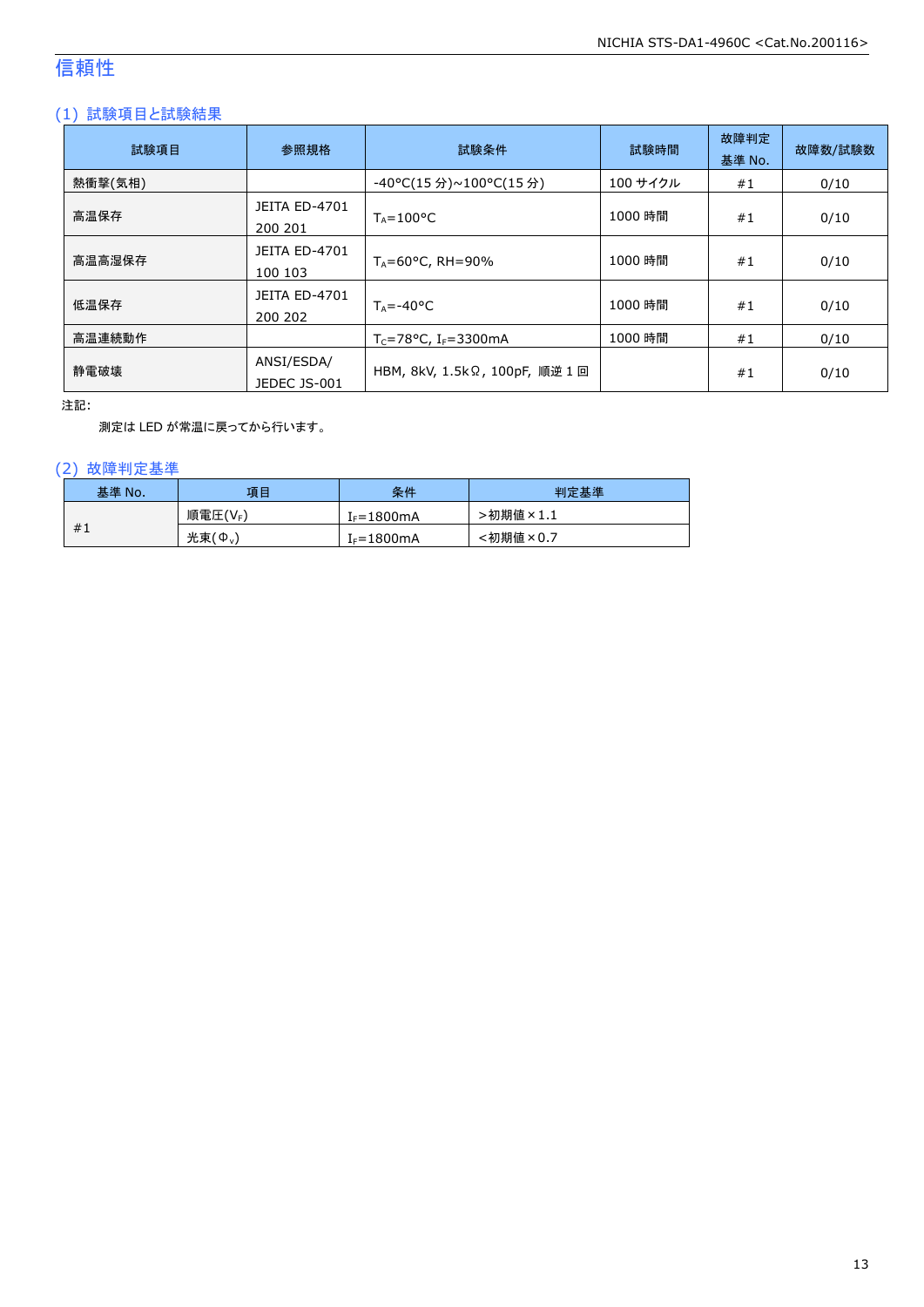### 注意事項

#### (1) 保管

|    | 条件        | 温度         | 湿度       | 期間        |
|----|-----------|------------|----------|-----------|
|    | アルミ防湿袋開封前 | 30°C<br>以下 | 90%RH 以下 | 納入日より1年以内 |
| 保管 | アルミ防湿袋開封後 | 30°C 以下    | 70%RH 以下 | 168 時間以内  |

- アルミ防湿袋を開封後は上記の条件を越えないようにはんだ付けを完了下さい。万一未使用の LED が残った場合は、シリカゲル入り密閉容器等で保管 下さい。なお当社防湿袋に戻し、再封印することを推奨します。
- 電極部分は、金メッキが施されております。腐食性ガス等を含む雰囲気にさらされますと、メッキ表面が変質し、問題が生じる事があります。保管時は密閉 容器等で保管して下さい。なお当社防湿袋に戻し、再封印することを推奨します。
- 実機に使用する部材(パッキン、接着剤など)については、メッキ表面への影響を考慮して、硫黄成分を含有しているものの使用を避けて下さい。メッキの 表面異常は、導通・接続不良に繋がる可能性があります。また、パッキンを使用する場合は、シリコーンゴム材質のものを推奨します。その際、低分子量 のシロキサンによる機器の接点不良に注意して下さい。
- 急激な温度変化のある場所では、結露が起こりますので温度変化の少ない場所に保管して下さい。
- 埃の多い環境での保管は避けて下さい。
- 直射日光や室温を超えるような環境に長期間さらさないで下さい。

### (2) 使用方法

● LED 毎に絶対最大定格を超えないように回路設計を行って下さい。LED 毎に定電流駆動することを推奨致します。また定電圧駆動する場合は、(A)の回 路は LED の順電圧の影響により LED に流れる電流がばらつく可能性がありますので、(B)の回路を推奨します。



- 本製品は、順方向電流駆動でご使用下さい。また、非点灯時には順逆とも電圧がかからないように配慮下さい。特に逆電圧が連続的に加わる状態は、マ イグレーションを発生させる可能性があり、素子にダメージを与える場合がありますので避けて下さい。長時間使用しない場合は、安全のために必ず主電 源スイッチを切って下さい。
- 電流により色度が変化するため、調光する場合はパルス駆動によるデューティ制御を推奨します。
- 本製品は LED の諸特性が安定する定格電流の 10%以上でご使用されることを推奨します。
- 雷サージなどの過電圧が LED に加わらないようにして下さい。
- 屋外で使用される場合は、十分な防水対策、湿度対策、塩害対策を施してご使用下さい。

### (3) 取り扱い上の注意

- 素手で本製品を取り扱わないで下さい。表面が汚れ、光学特性に影響を及ぼすことがあります。また場合によっては、製品の変形や断線が起こり、不灯 の原因になることがあります。
- ピンセットで本製品を取り扱う場合は、製品へ過度な圧力を掛けないようにして下さい。樹脂部の傷、欠け、剥がれ、製品の変形や断線が起こり、不灯の 原因となります。
- 本製品を落下させてしまった場合には、製品の変形などが発生することがありますのでご注意下さい。
- 本製品は積み重ねしないで下さい。製品を重ねると樹脂部に衝撃を与え、樹脂部の傷、欠け、剥がれ、変形・断線、LED 剥がれが発生し、不灯の原因に なります。

### (4) 設計上の注意

- LED 周辺で使用する部材(筐体、パッキン、接着剤、2 次レンズ、レンズカバーなど)から放出された揮発性有機化合物は、LED のレンズや封止樹脂を透 過する可能性があります。特に密閉状態では、これらの揮発性有機化合物が熱や光子エネルギーにさらされると変色が起こり LED の光出力が大幅に低 下したり、色ずれが発生する可能性があります。また、空気の循環をよくすることで、光出力の低下や色ズレが改善されることがあります。密閉状態でご使 用される場合は、実機点灯試験による光学評価で異常なきことの確認をお願いします。
- 本製品は、カが加わるとセラミックス基板の割れが発生する恐れがあります。本製品を筐体に固定する場合、専用ホルダを用いることを推奨します。
- 製品と筐体間の接続には放熱グリスを用いることを推奨します。製品・筐体のみの固定では、放熱性が低下することがあります。また放熱シートを用いた 場合、熱抵抗値は顕著に大きくなる可能性があります。

#### **COB** の取り扱い、密着、放熱などの一連のアプリケーションノートは弊社ホームページ「**LED** テクニカルデータ」をご確認ください。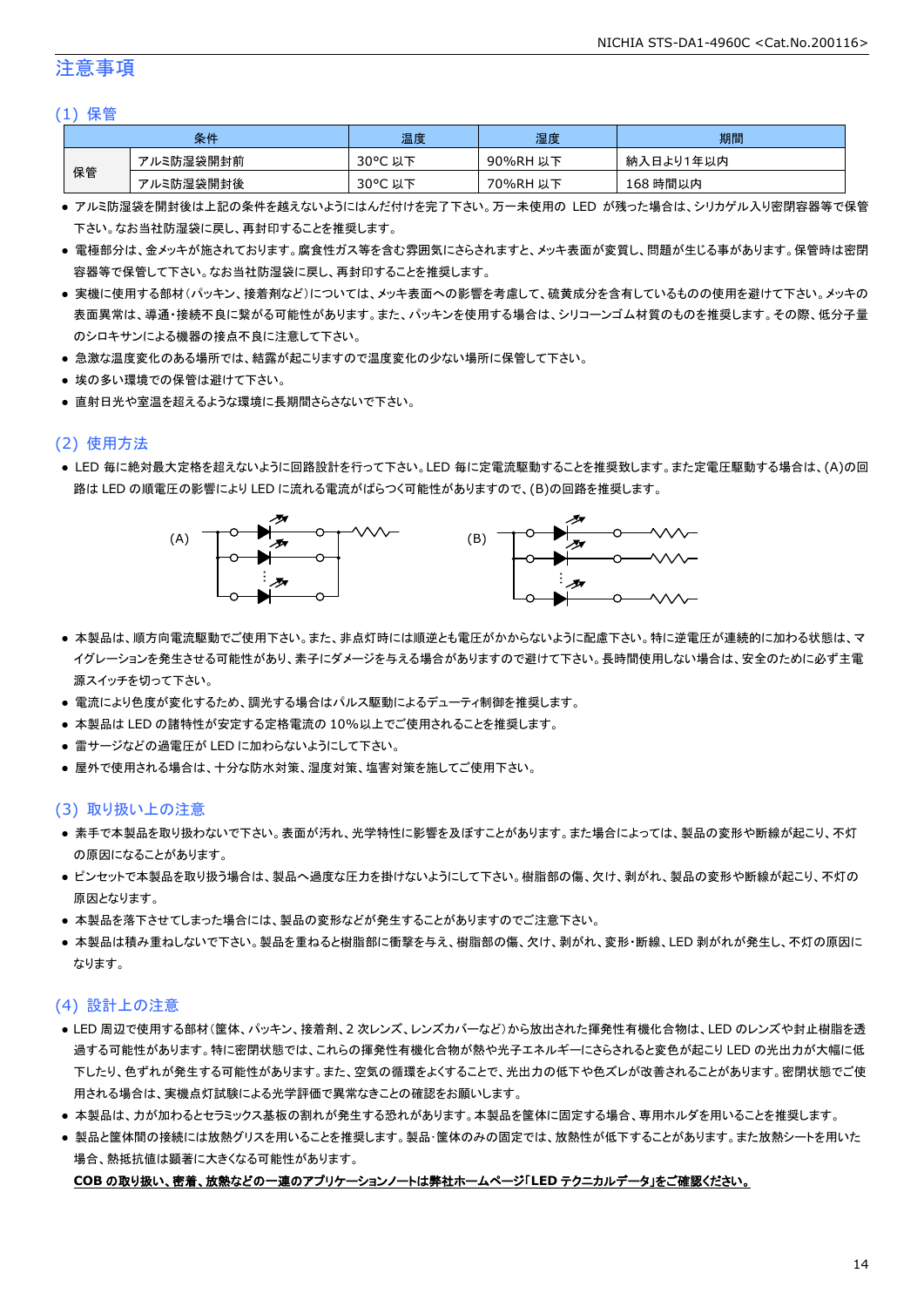#### (5) 静電気に対する取り扱い

● 本製品は静電気やサージ電圧に敏感で、素子の損傷や信頼性低下を起こすことがあります。取り扱いに際しては、以下の例を参考に静電気対策を十分 行って下さい。

 リストストラップ、導電性衣類、導電靴、導電性床材等による電荷の除去 作業区域内の装置、治具等の接地による電荷の除去 導電性材料による作業台、保管棚等の設置

- 使用機器(はんだコテなど)、治具、装置類や作業区域内は適切に接地をして下さい。また、実装される機器等についてもサージ対策の実施を推奨しま す。
- 治具、装置類にガラスやプラスチックなどの絶縁体を使用される場合は以下の例を参考に対策を十分行って下さい。

 導電性材料による導電化 加湿による帯電防止 除電器(イオナイザ)による電荷の中和

#### (6) 熱の発生

● 本製品をご使用の際は、効率的に素子の熱を下げる対策を施し、最大ジャンクション温度(T」)を超えることがないよう配慮下さい。熱飽和時のジャンクショ ン温度(T」)を推定する方法として、次の式で算出することが可能です。

 $T_1 = T_C + R_{B1C} \cdot W$ 

\*T<sub>1</sub>=ジャンクション温度: °C

Tc=ケース温度: °C

R<sub>0JC</sub>=ダイスから T<sub>C</sub> 測定ポイントまでの熱抵抗: °C/W

W=投入電力(I<sub>F</sub>×V<sub>F</sub>): W

 $T_c$  Measurement Point



● 密着させる材料や筐体の材料特性および表面状態により Reicが変化することがあります。以下の内容についてもご注意頂けますようお願い致します。 本製品を搭載する筐体もしくはヒートシンクの間は熱抵抗の低い放熱材で密着させて下さい。

本製品を搭載するヒートシンクの面は穴や凹凸がなく、平たんにして密着させて下さい。

ホルダーや放熱材を使用する場合は、放熱が維持できる状態として下さい。

 熱による経年劣化、つまり寸法変化または特性劣化が発生すると、保持状態が変化し放熱悪化による製品破損の原因となりますので、信頼性についても 十分に御確認をお願い致します。

● 表面温度測定器(サーモグラフィ)等による非接触による温度測定も有効ですので、放熱設計の際の御参考として下さい。

#### ● **COB** の取り扱い、密着、放熱などの一連のアプリケーションノートは弊社ホームページ「**LED** テクニカルデータ」をご確認ください。

#### (7) 洗浄

- ぬれた雑巾、ベンジン、シンナーなどで LED を拭かないで下さい。
- 洗浄する場合は、イソプロピルアルコールを使用して下さい。その他の洗浄剤の使用に当たってはパッケージ及び樹脂が侵され不具合発生の原因となる 場合がありますので、問題のないことを十分確認の上での使用をお願い致します。フロン系溶剤については、世界的に使用が規制されています。
- LED に汚れが付着した場合にはイソプロピルアルコールを布に付けて良く絞って汚れを拭き取って下さい。
- 超音波洗浄は、基本的には行わないで下さい。やむをえず行う場合は、発振出力や基板の取り付け方により LED への影響が異なりますので、予め実使 用状態で異常のない事を確認の上実施下さい。

### (8) 目の安全性

- 2006 年に国際電気委員会(IEC)からランプ及びランプシステムの光生物学的安全性に関する規格 IEC 62471 が発行され、LED もこの規格の適用範 囲に含められました。一方、2001 年に発行されたレーザー製品の安全に関する規格 IEC 60825-1 Edition1.2 において、LED が適用範囲に含まれて いましたが、2007 年に改訂された IEC 60825-1 Edition2.0 で LED が適用除外されました。但し、国や地域によっては、依然として IEC 60825-1 Edition1.2 と同等規格を採用し、LED が適用範囲に含められています。これらの国や地域向けには、ご注意下さい。IEC62471 によって分類される LED のリスクグループは、放射束や発光スペクトル、指向性などによって異なり、特に青色成分を含む高出力ではリスクグループ 2 に相当する場合もあり ます。LED の出力を上げたり、LED からの光を光学機器にて集光したりするなどした状態で、直視しますと眼を痛めることがありますので、ご注意下さい。
- 点滅光を見つづけると光刺激により不快感を覚えることがありますのでご注意下さい。又、機器に組み込んでご使用される場合は、光刺激などによる第三 者への影響をご配慮下さい。